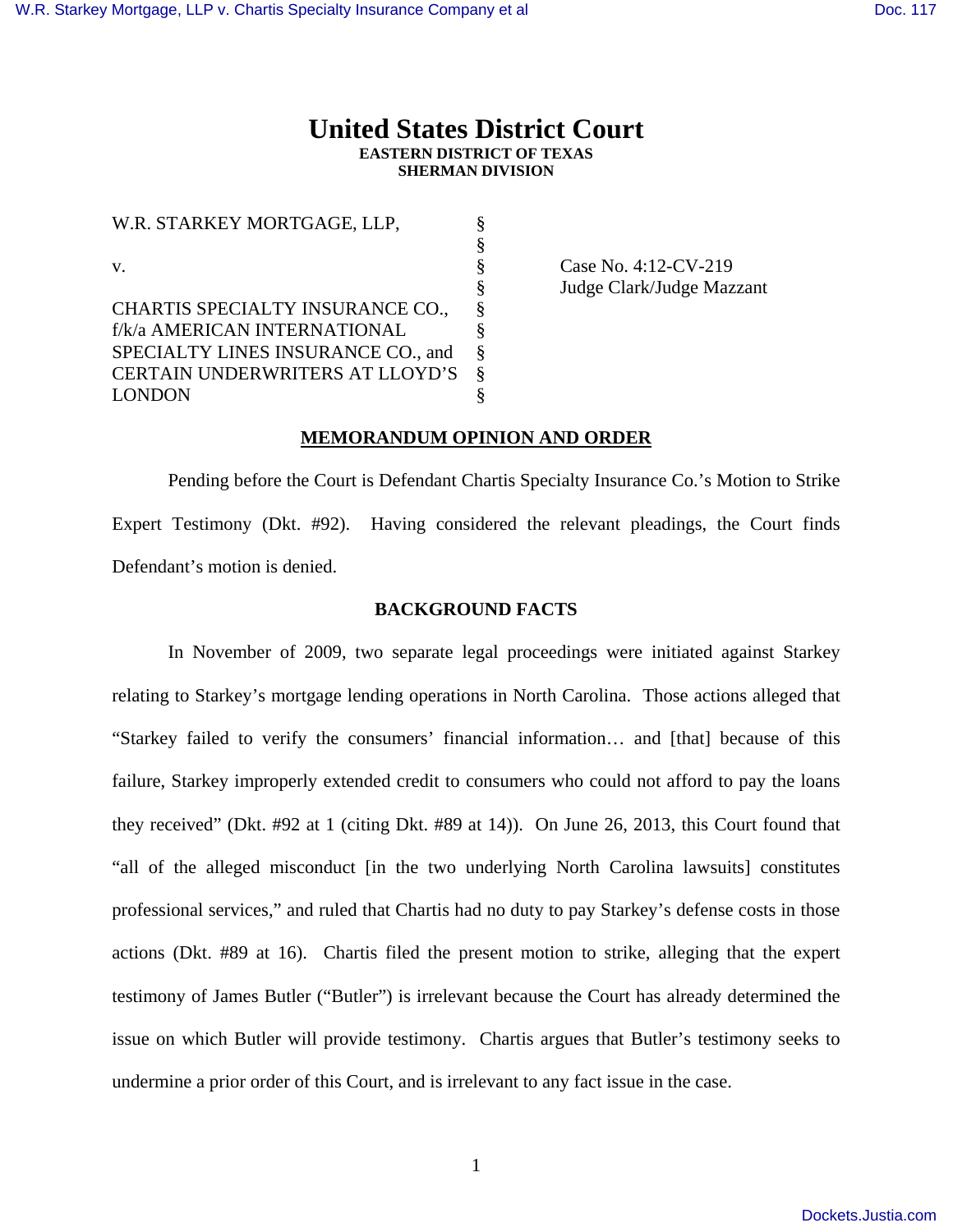On August 16, 2013, Defendant filed its Motion to Strike Expert Testimony (Dkt. #92). Plaintiff filed its response on August 23, 2013 (Dkt. #95). Defendant filed its reply on September 10, 2013 (Dkt. #100).

#### **LEGAL STANDARD**

In *Daubert v*. *Merrell Dow Pharmaceuticals*, *Inc*., 509 U.S. 579, 590-93 (1993), the Supreme Court instructed courts to function as gatekeepers and determine whether expert testimony should be presented to the jury. Courts act as gatekeepers of expert testimony "to make certain that an expert, whether basing testimony upon professional studies or personal experience, employs in the courtroom the same level of intellectual rigor that characterizes the practice of an expert in the relevant field." *Kumho Tire Co. v. Carmichael*, 526 U.S. 137, 152 (1999).

 The party offering the expert's testimony has the burden to prove by a preponderance of the evidence that: (1) the expert is qualified; (2) the testimony is relevant to an issue in the case; and (3) the testimony is reliable. *Daubert*, 509 U.S. at 590-91. A proffered expert witness is qualified to testify by virtue of his or her "knowledge, skill, experience, training, or education." FED. R. EVID. 702. Moreover, in order to be admissible, expert testimony must be "not only relevant, but reliable." *Daubert*, 509 U.S. at 589. "This gate-keeping obligation applies to all types of expert testimony, not just scientific testimony." *Pipitone v. Biomatrix, Inc.*, 288 F.3d 239, 244 (5th Cir. 2002) (citing *Kumho*, 526 U.S. at 147).

 In deciding whether to admit or exclude expert testimony, the Court should consider numerous factors. *Daubert*, 509 U.S. at 594. In *Daubert*, the Supreme Court offered the following, non-exhaustive list of factors that courts may use in evaluating the reliability of expert testimony: (1) whether the expert's theory or technique can be or has been tested; (2)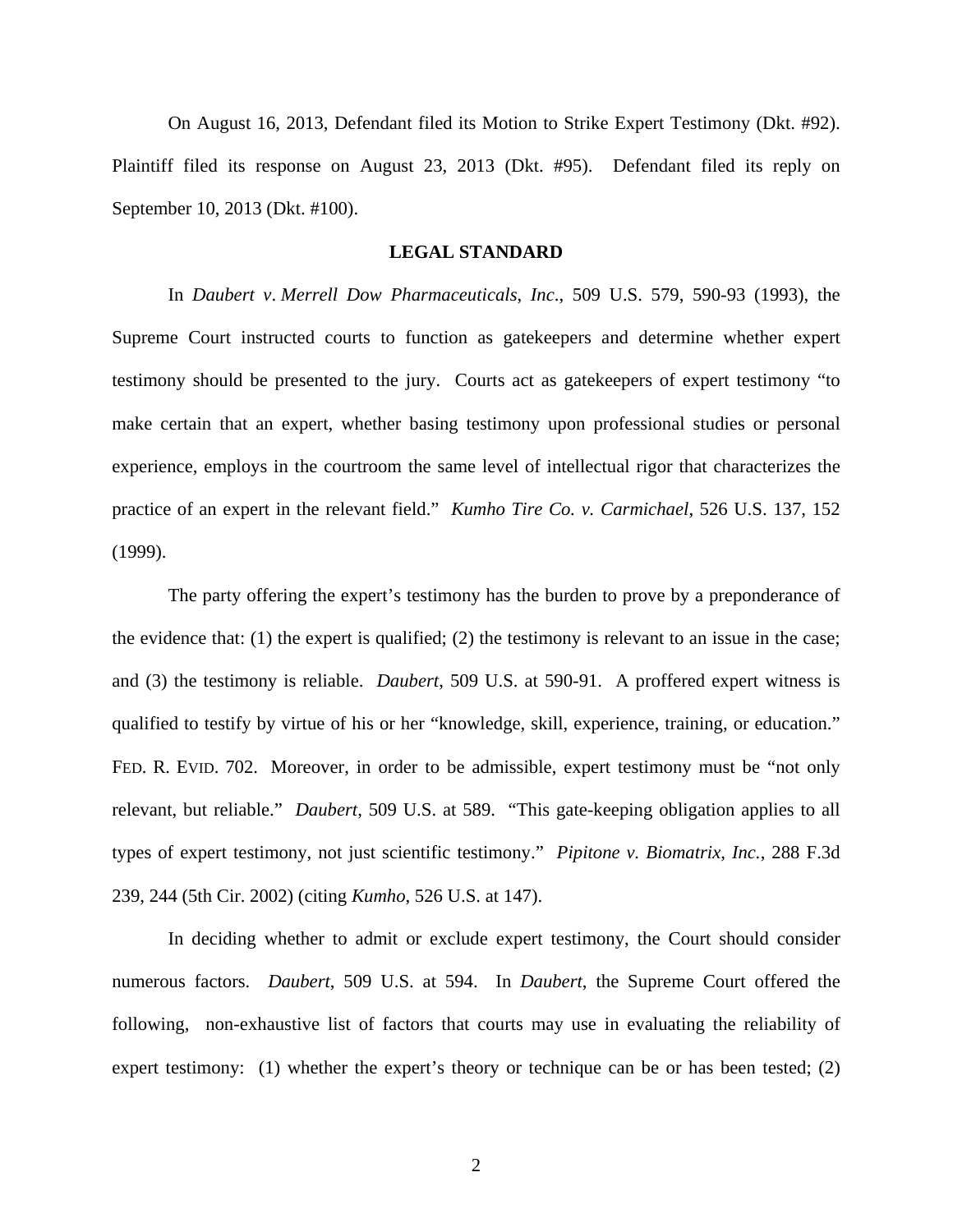whether the theory or technique has been subjected to peer review and publication; (3) the known or potential rate of error of the challenged method; and (4) whether the theory or technique is generally accepted in the relevant scientific community. *Id.* at 593-94; *Pipitone*, 288 F.3d at 244. When evaluating *Daubert* challenges, courts focus "on [the experts'] principles and methodology, not on the conclusions that [the experts] generate." *Daubert,* 509 U.S. at 594.

 The *Daubert* factors are not "a definitive checklist or test." *Daubert,* 509 U.S. at 593. As the Court has emphasized, the *Daubert* framework is "a flexible one." *Id*. at 594. Accordingly, the decision to allow or exclude experts from testifying under *Daubert* is committed to the sound discretion of the district court. *St*. *Martin v*. *Mobil Exploration & Producing U*.*S*., *Inc*., 224 F.3d 402, 405 (5th Cir. 2000) (citation omitted).

#### **ANALYSIS**

 Defendant moves to exclude the testimony of Butler, arguing that Butler's opinion testimony is an impermissible attack on this Court's prior order holding that Starkey's failure to verify consumer financial information required specialized knowledge and was a professional service. Defendant also argues that Butler's report and testimony are not relevant because the testimony will not assist the trier of fact in understanding the evidence or determining a fact in issue.

 "When expert testimony has been challenged, it is incumbent upon the court to conduct a preliminary fact-finding to determine whether the expert is qualified to render the proffered opinions and whether the substance of the testimony is both reliable and relevant." *Allison v. NIBCO, Inc.*, No. 9:02-CV-172, 2003 WL 25685229, at \*1 (E.D. Tex. May 21, 2003). To be admissible under Rule 702 of the Federal Rules of Evidence, expert testimony as to a scientific, technical or other specialized area must: (1) assist the trier of fact to understand the evidence or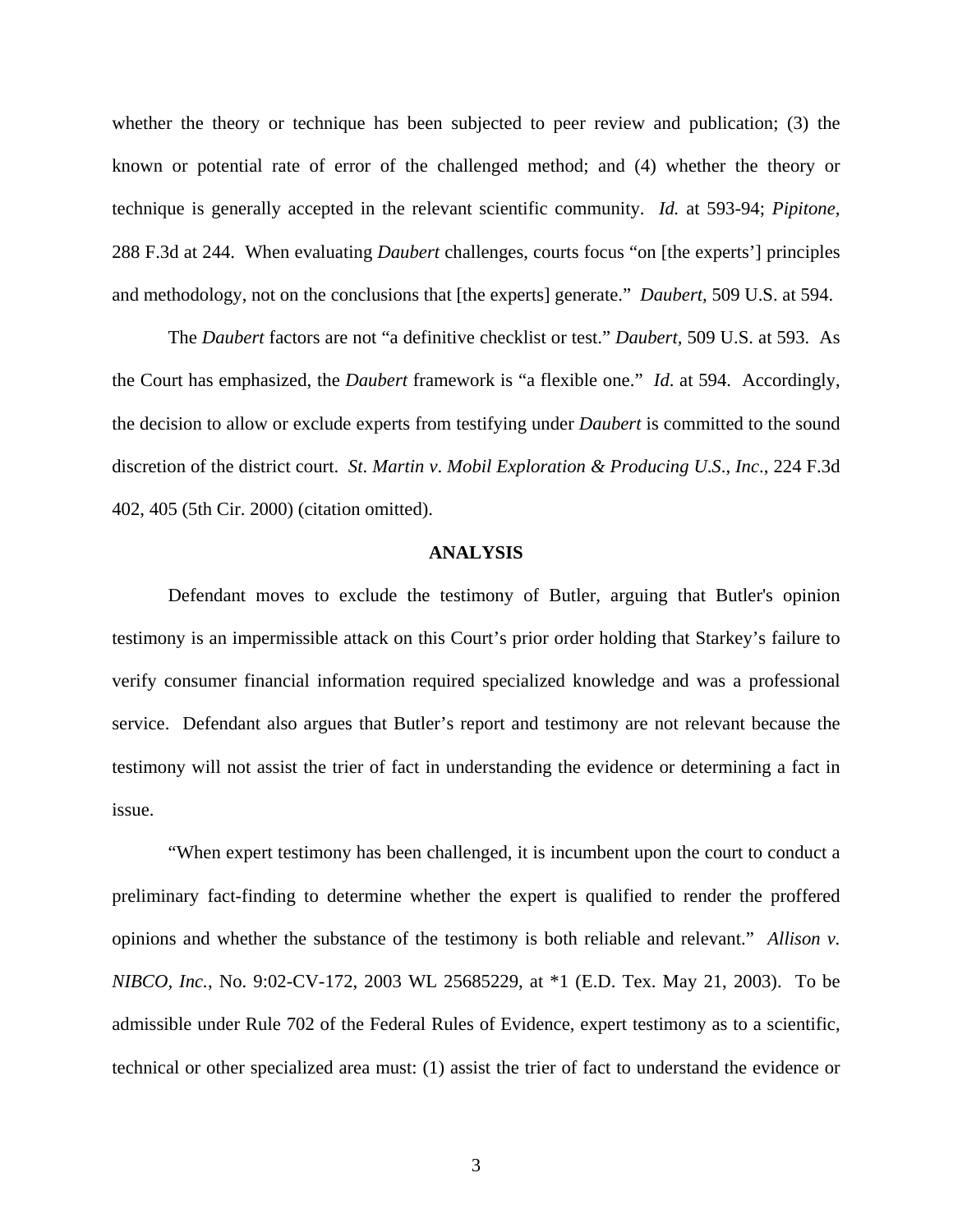to determine a fact in issue; (2) be based upon sufficient facts or data; (3) be the product of reliable principles or methods; (4) and have reliably applied the principles and methods to the facts. FED. R. EVID. 702. The party offering the expert testimony has the burden of establishing by a preponderance of the evidence that the challenged testimony is admissible. *Moore v. Ashland Chem., Inc.*, 151 F.3d 269, 276 (5th Cir. 1998).

 Defendant contends that this Court has already determined that all of the allegations in the underlying North Carolina litigation relate to Starkey's professional services. In addition, Defendant argues that Butler's opinion and testimony are irrelevant because the Court concluded that even if "not all tasks required to perpetuate [Starkey's] fraud were technical or specialized in nature," that would not be "dispositive because rendering any professional service 'invariably involves menial tasks'" (Dkt. #89 at 17). Butler's report opines that "the verification of mortgage loan application information is a clerical function as opposed to a function that involves executive decision making for which specialized training or licensing is required" (Dkt. #92, Ex. B at 2).

 Starkey contends that, under Texas law, the duty to defend and the duty to indemnify are "distinct and separate duties," and the duty to indemnify depends on the actual facts establishing liability in the underlying matter (Dkt. #95 at 1 (citing *D.R. Horton-Texas, Ltd. v. Markel Int'l Ins. Co*., 300 S.W.3d 740, 743-44 (Tex. 2009)). Starkey argues that whether the services at issue were professional services or clerical functions is a fact issue, and that Butler's report is relevant to determining this fact issue. The Court agrees. The Court determined that in the context of the duty to defend the professional services exclusion applied. However, in determining whether a duty to indemnify exists, actual facts may be considered to determine liability in the underlying matter. Thus, the Court finds that Defendant's motion is denied.